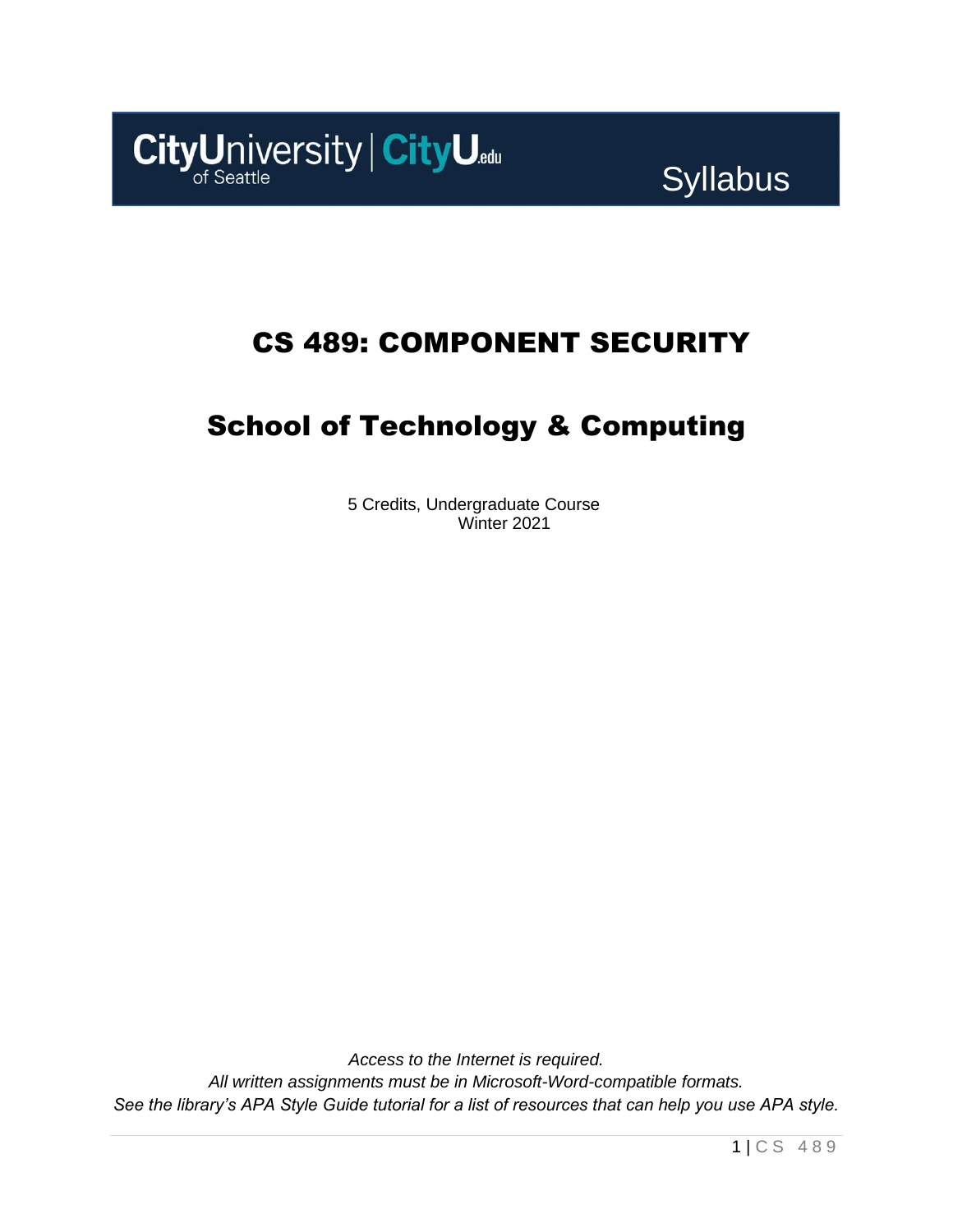## Contact Information

Professional experience information for instructors is found under *Faculty Information* in the online course menu.

### Faculty Information

Contact information for instructors is found under *Faculty Information* in the online course menu.

**Email**: [first name] [last name] Phone: [xxx-xxx-xxxx] Office Hours and Response Time: [I am available through MS Teams XXX and XXX nights between x-x pm. I will respond within 24 hours. I will grade within 3 business days after the due date.] Bio: (keep images under 300px wide)

### Course Description

Required and recommended resources to complete coursework and assignments are found on the course [Reading List.](https://cityu.alma.exlibrisgroup.com/leganto/login?auth=SAML) The reading list can be found under *Course Information* in Blackboard as well as from the library homepage ("Find Your Textbook" button).

**Note**: Required resources that must be purchased by the student are tagged "Purchase from a vendor of your choosing." Required resources with a direct link, "Available through CityU Library", are available electronically at no cost to students.

Students in Canada may purchase course resources from the [Canada Bookstore,](https://www.cityubookstore.ca/index.asp) and students outside the U.S. and Canada should contact their advisor or textbook coordinator for additional information.

### Course Resources

Required and recommended resources to complete coursework and assignments are found on the course [Reading List.](https://cityu.alma.exlibrisgroup.com/leganto/login?auth=SAML) Note: resources listed under "Required - Must Purchase" should be purchased from a vendor of the student's own choosing; resources listed under "Available from the Library" are available at no cost to students.

### Course Outcomes

As a result of this course, students will know or be able to do the following: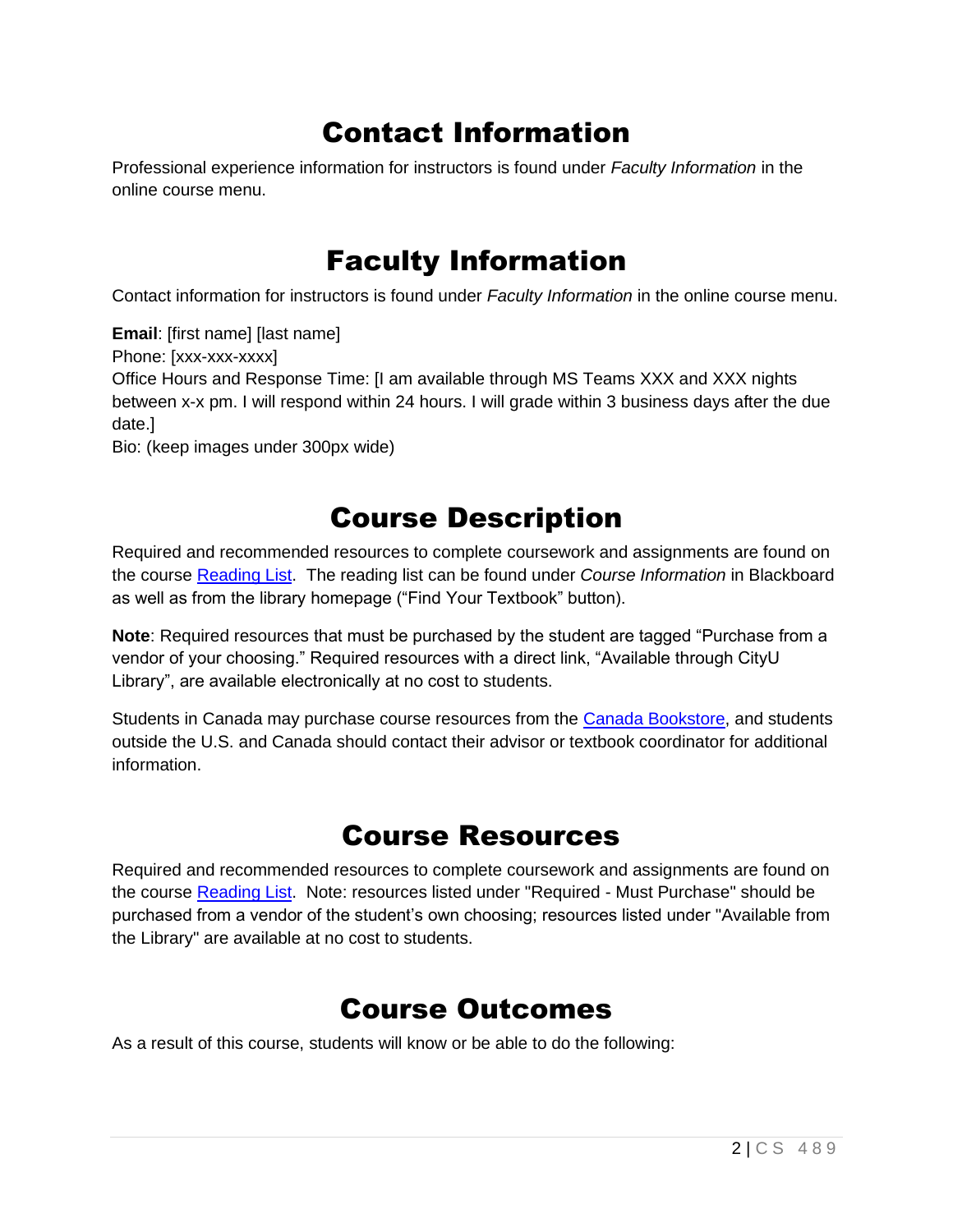- Understand component security in cloud vulnerabilities of system components, component lifecycle, and supply chain management security.
- Understand secure component development secure component design principles, security testing, and reverse engineering.
- Apply secure component development to a software application.
- Analyze component security in a cloud-based application development.
- Evaluate component security in a cloud environment.
- Create a software application using secure components in the cloud.

# Additional Information

To be added by instructor.

## Grading Scale

The grades earned for the course will be calculated using City University of Seattle's decimal grading system, found in the current University Catalog [\(https://www.cityu.edu/catalog/\)](https://www.cityu.edu/catalog/).

Grading rubrics with details on how each assignment will be graded are located under *Assignments* and/or in *My Grades* in the online course menu. Students should review the rubric for each assignment prior to completing their work in order to understand how it will be assessed.

| <b>OVERVIEW OF REQUIRED ASSIGNMENTS</b> | % OF FINAL<br><b>GRADE</b> | <b>POINTS</b>                                                                                                                        |
|-----------------------------------------|----------------------------|--------------------------------------------------------------------------------------------------------------------------------------|
| The Muddiest Point (MP)                 | 5%                         | $50 = 5$ points<br>* 10 modules                                                                                                      |
| Concept Test (CT)                       | 5%                         | $50 = 5$ points $*10$ modules                                                                                                        |
| Discussion Board (DB)                   | 10%                        | $100 = 10$ points $*$ 10 modules                                                                                                     |
| Hands-On Practice (HOP)                 | 20%                        | $200 = 20$ points $*10$ modules                                                                                                      |
| Virtual Lab (VL)                        | 30%                        | $300 = 30$ points $*10$ modules                                                                                                      |
| Knowledge Check (KC)                    | 10%                        | $100 = 10$ points $*10$ modules                                                                                                      |
| Team Project (TP)                       | 20%                        | 30 points<br>Proposal:<br>70 points<br>Progress:<br>70 points<br>Final Report:<br>Final PPT:<br>30 points<br>200 points<br>Subtotal: |
|                                         | 100%                       | 1,000 points                                                                                                                         |

### Course Assignments and Grading

The instructor will provide grading rubrics that will provide more detail as to how this assignment will be graded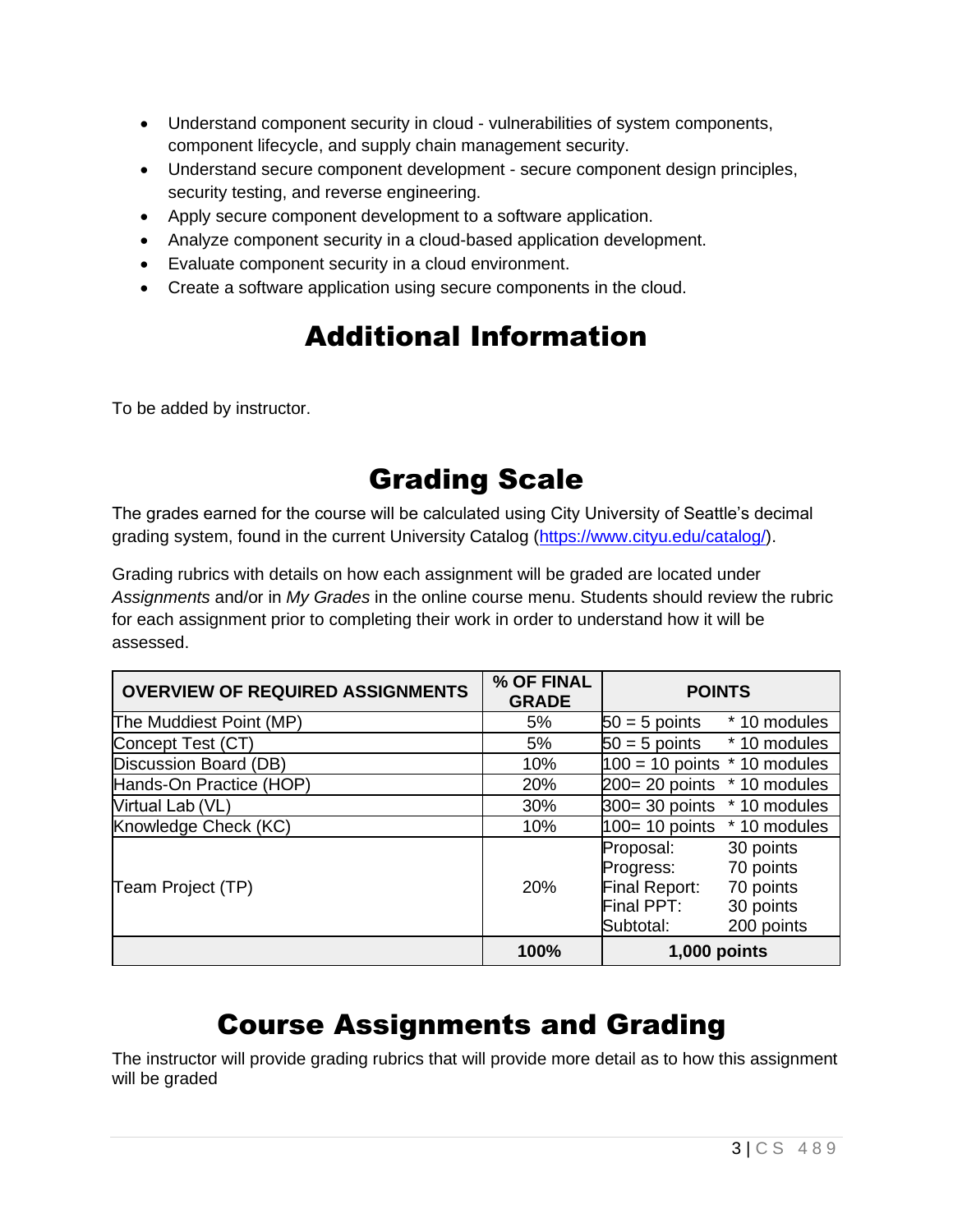#### **The Muddiest Point (MP)**

Before class, students are required to submit the Muddiest Point (MP) activity. The purpose of this activity is to stimulate student engagement. The instructor uses the MP to assess how students understood the required readings. The instructor also uses the MP to customize the lecture scope to implement Just-in-Time Teaching (JiTT). The MP consists of writing a brief reflective essay (<= 50 words) identifying the most confusing part (i.e., the MP) of the content covered in the upcoming module. If a student understood all concepts, the student needs to explain the most exciting aspect. There is one multiple-choice question from the required reading to demonstrate that the student understood the required readings.

| <b>Criteria</b> | % of Grade |
|-----------------|------------|
| Participation   | 40%        |
| Writing         | 40%        |
| Accuracy        | 20%        |
| <b>TOTAL</b>    | 100%       |

#### **Concept Test (CT)**

The instructor poses a problem based on key concepts of a lecture. After reflecting on the problem, students submit their response and the instructor review them without providing a correct answer. Students discuss their thought process and solution with a peer. Students then commit to an answer and re-submits their responses. Instructor reviews responses and thought processes with the correct answer.

| <b>Criteria</b> | % of Grade |
|-----------------|------------|
| Engagement      | $100\%$    |
| <b>TOTAL</b>    | 100%       |

#### **Discussion Board (DB)**

A student posts an answer to a weekly discussion topic in Discussion Board. The student also posts a response to two other students' posts by the end of each module. Comments and questions should be clear and thoughtful, with correct grammar, spelling, and punctuation. The instructor will grade the quality of your discussion postings on both content and response.

| <b>Criteria</b> | % of Grade |
|-----------------|------------|
| Participation   | .50%       |
| Writing         | .50%       |
| TOTAL           | $100\%$    |

#### **Hands-on Practice (HOP)**

The instructor will assign Hands-on Practice exercises to a pair of students in class or individually online. Students pair up and practice exercises to learn specific programming languages, application programming interfaces (APIs), or tools related to the programming assignments or virtual labs.

| <b>Criteria</b>          | % of Grade |
|--------------------------|------------|
| <b>Practice Exercise</b> | 80%        |
| Engagement               | 20%        |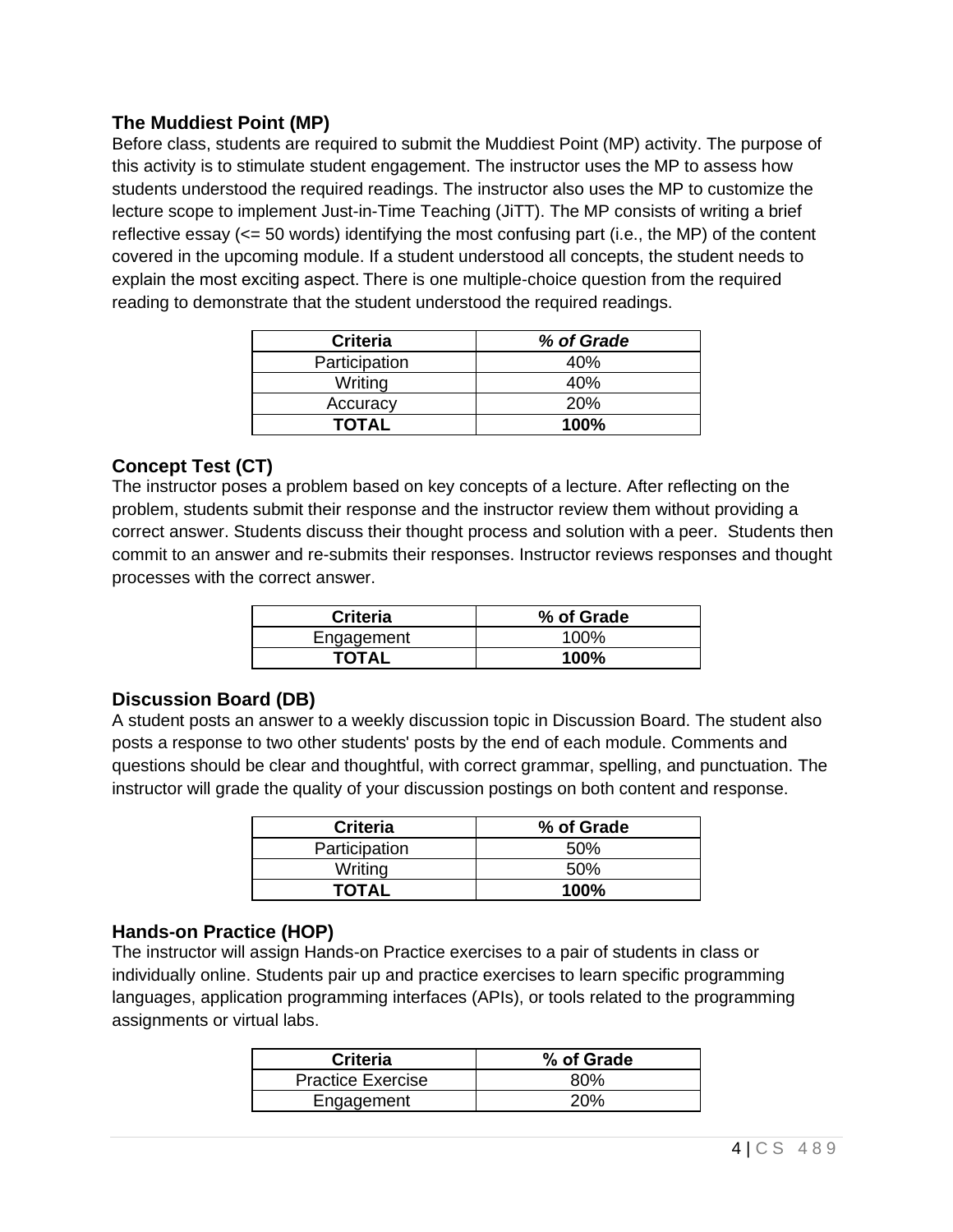#### **Virtual Lab (VL)**

Students complete cloud-based labs that support the concepts taught within the course. VLs involve viewing instructional documents and following systematic instructions. Activities are embedded within each lab. The activities present a challenge to complete. Each lab is graded on accuracy and writing. A student has unlimited attempts at each lab to increase their accuracy and learn the required skills. Reports submitted include a write up on their understandings and findings in their lab reports.

| <b>Criteria</b> | % of Grade |
|-----------------|------------|
| Accuracy        | 80%        |
| Writing         | 20%        |
| <b>TOTAL</b>    | 100%       |

#### **Knowledge Check (KC)**

Weekly quizzes measure knowledge concepts acquired. Focus on the underlying principles and concepts rather than memorization to solve the quizzes.

| <b>Criteria</b> | % of Grade |
|-----------------|------------|
| Correctness     | 100%       |
| <b>TOTAL</b>    | 100%       |

#### **Team Project (TP)**

Teams consist of three to four students. Each team will use an instructor-approved topic relevant to the course.

The paper is to be between 6 and 7 pages. The required template for class submissions comes from international organizations, the Education Special Interest Group and the Computing Education + Information systems Applied Research. [\(EDSIG/CONISAR\)](https://edsig.org/). The instructor may recommend teams submit their paper to conferences. Submissions are optional and will not impact the course grade. Additional revisions may be required after the course.

Three report templates and one presentation template are provided. The file name consists of team project number, team number, and the list of your team members. For example, "*TP01 T03 Sam John Mark*."

- TP01 for the proposal "*TP01 T0X Author1 Author2 Author3.docx*"
- TP02 for the progress report "*TP02 T0X Author1 Author2 Author3.docx*"
- TP03 for the final report "*TP03 T0X Author1 Author2 Author3.docx*"
- TP04 for the final presentation slide "*TP04 T0X Author1 Author2 Author3.pptx*"

As in any scholarly writing, students should not merely copy information from another author. Students should use evidence to support the contentions they have drawn from their findings and critically analyze related literature. In essence, each paper needs to be an analytical paper, not a summary of readings.

In addition, a team Powerpoint slide deck presentation is required.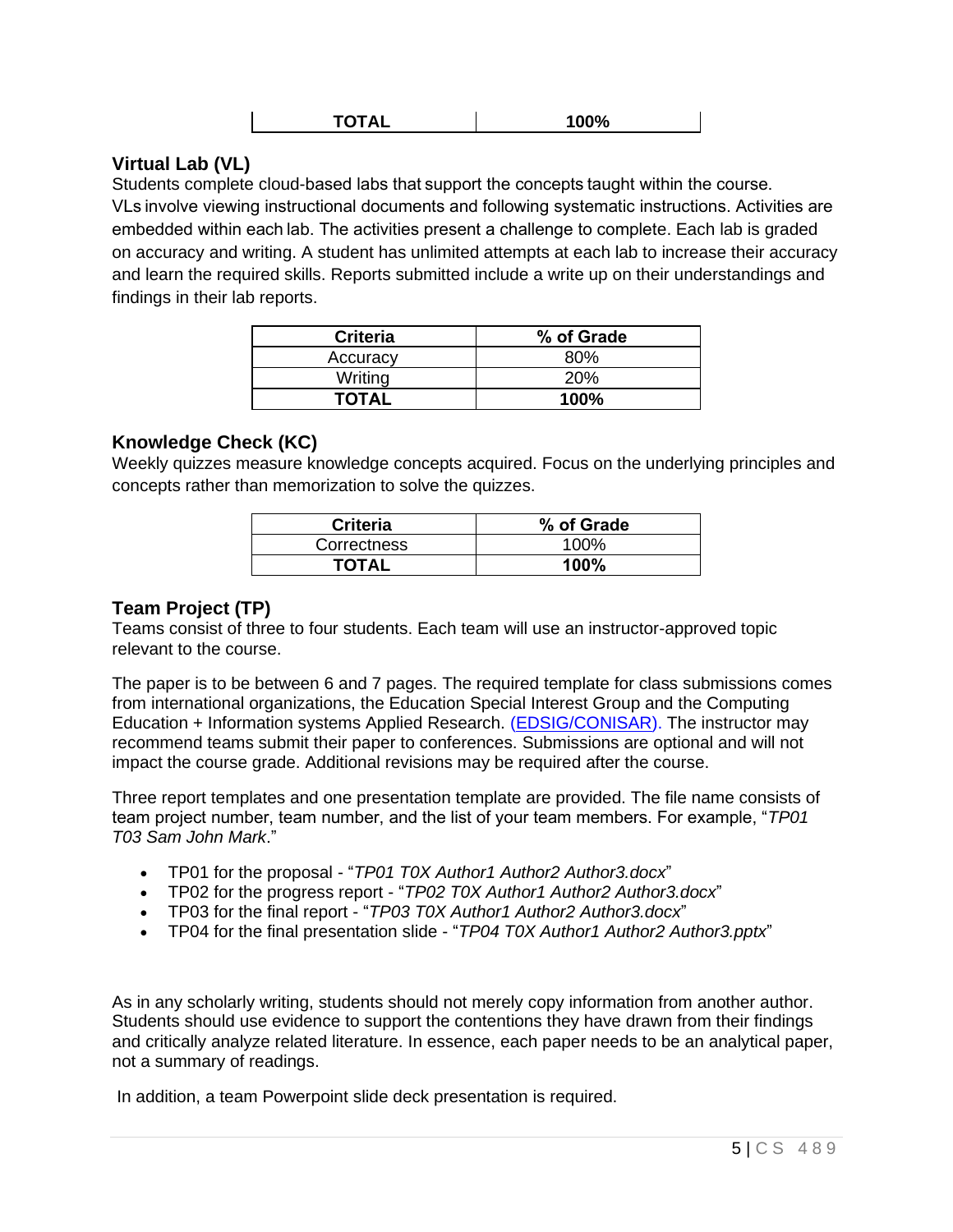- The presentation consists of 15+4 slides: 15 slides for content and 4 slides for cover, agenda, key reference, and Q&A.
- The PPT template is provided. Your team can change design and color.
- A presentation video (15 minutes) is required.
- A demo video (a maximum of 1-2 minutes) may be included. The demo time is included in the 15 minutes presentation.

**Four** submissions are required according to the following schedule: 

- Proposal (1 page; 30 points) Starting (Module 1) & Ending (Module 3)
- Progress Report (3-4 pages; 70 points; graded after the proposal has been submitted) Starting (Module 4) & Ending (Module 7)
- Final Report (6-7 pages; 70 points; graded after the progress has been submitted) Starting (Module 8) & Ending (Module 10)
- Final PPT (15+4slides, 30 points; graded after the final report has been submitted) Starting (Module 8) & Ending (Module 10)

Students are expected to use the assigned readings, videos, and other materials throughout the quarter. Students will need to utilize additional sources that were not assigned by the professor. While stylized after an industry report, nonetheless, students are expected to employ APA formatting of citations, footnotes, and bibliography. Students must cite the sources of all ideas, facts, and information used that are not their own, even if they have put the information into their own words. Failure to do so is plagiarism; although the oversight is unintentional. To avoid plagiarism, check [https://library.cityu.edu/howto/apa-writing/avoid-plagiarism/.](https://library.cityu.edu/howto/apa-writing/avoid-plagiarism/)

#### **Project Description: A Cloud-Based Secure Software Application**

Each team selects a legacy application in Java. The team reverse engineers the legacy application and modernize it to a secure target application. Then, the team deploys the target application onto the cloud. Each team must show the legacy system, reverse engineering, testing, target system, forward engineering, deployment to the cloud, and demo.

### **Team Project (TP) Report**

The student will provide a report formatted based on a template provided by the instructor. Students are required to improve the writing iteratively and incrementally every week. The revision will always happen during a quarter. Students will add new required sections to the existing paper every week.  

The final report is the culmination of applied research and activities conducted throughout the quarter. The final report/paper provides a detailed problem and its solution likely to be encountered by a company or organization described in a case study supplied by the student.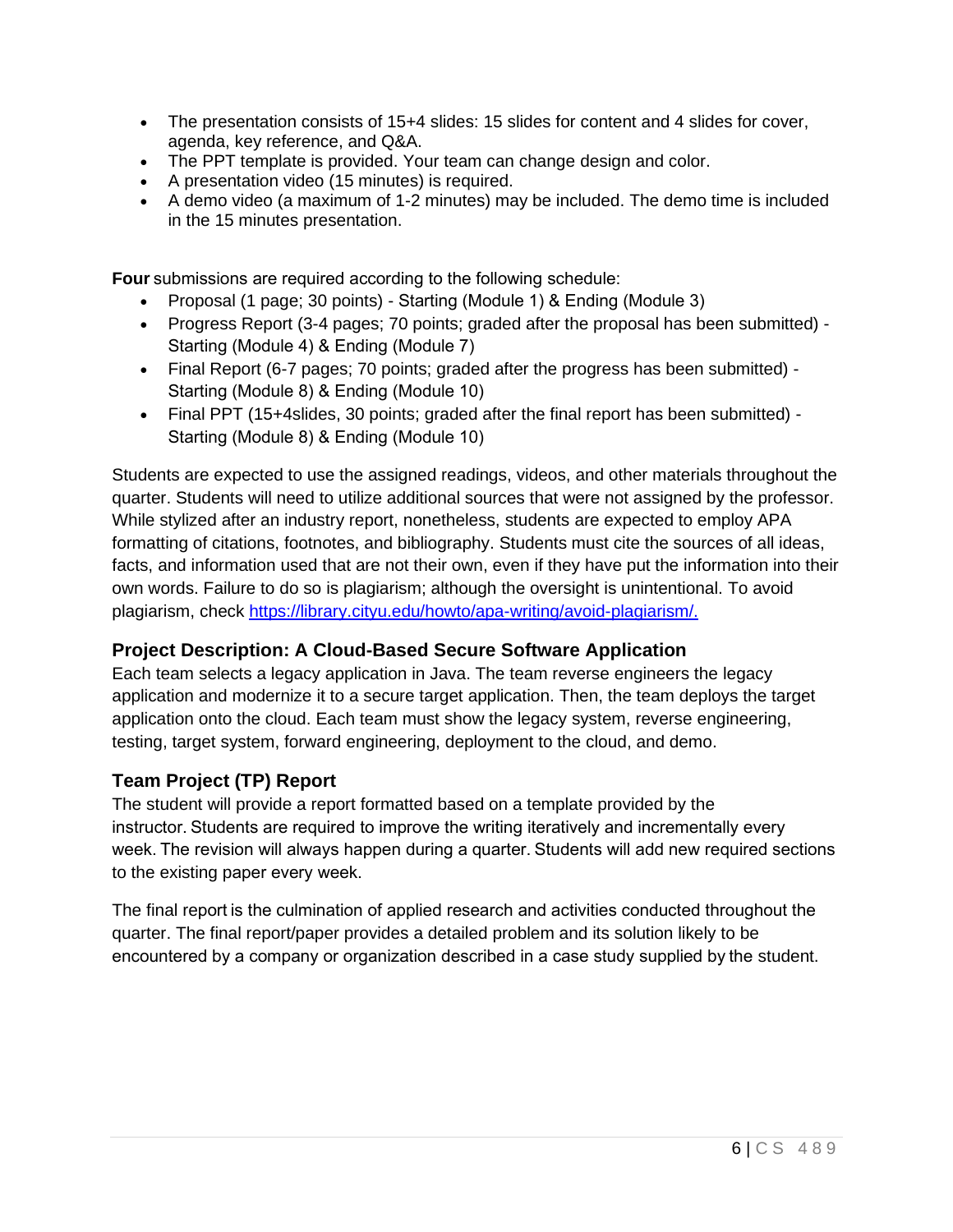| <b>Criteria</b>  | % of Grade |
|------------------|------------|
| <b>Structure</b> | 20%        |
| Content          | 30%        |
| Writing          | 30%        |
| Reference        | 10%        |
| Collaboration    | 10%        |
| <b>TOTAL</b>     | 100%       |

#### **Team Project (TP) Presentation**

The student will report on the research outcomes, development, or other project efforts to an academically appropriate committee in a public forum. The nature of the presentation content will determine the specific makeup of the audience. The student will choose the format of the presentation, in consultation with the advisor. The layout and design must be appropriate and adequate to represent the outcomes of the effort. While students must make some form of a visual presentation, the presentation of the results may include publishing in a refereed publication, publication in a trade or popular magazine or journal, broadcast in an appropriate medium, or, in exceptional cases, limited dissemination within a closed community. 

Each presenter will have 15 minutes for presentation and 5 minutes for questions and answers. Each presenter must keep the total presentation time limit strictly.

| <b>Criteria</b>             | % of Grade |
|-----------------------------|------------|
| <b>Structure</b>            | 20%        |
| <b>Visual Presentation</b>  | 30%        |
| <b>Verbal Quality &amp;</b> | 30%        |
| Engagement                  |            |
| <b>Team Collaboration</b>   | <b>20%</b> |
| <b>TOTAL</b>                | 100%       |

### Course Policies

Course policies on topics such as *Late Assignments, Participation,* and *Professional Writing* are found under *Course Information* in the online course menu. Students are responsible for reviewing and applying these policies while enrolled in this course.

## **University Policies**

Students are responsible for understanding and adhering to all of City University of Seattle's academic policies. The most current versions of these policies can be found in the [University](http://www.cityu.edu/catalog/)  [Catalog](http://www.cityu.edu/catalog/) that is linked from the CityU Web site.

#### Non-Discrimination & Prohibition of Sexual Harassment

City University of Seattle adheres to all federal, state, and local civil rights laws prohibiting discrimination in employment and education. The University is committed to ensuring that the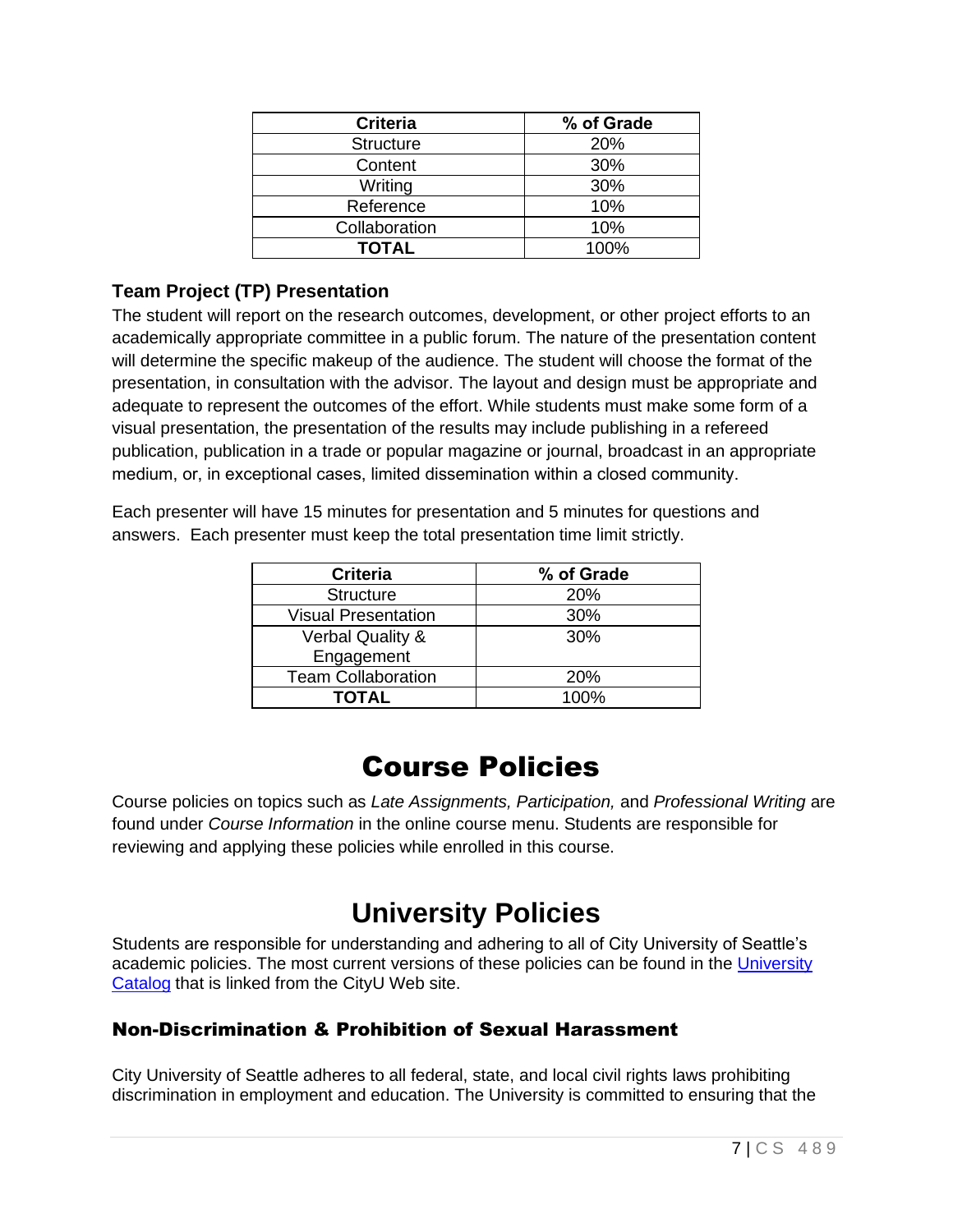education environment is bounded by standards of mutual respect and safety and is free from discriminatory practices.

In the U.S., the University is required by Title IX of the Education Amendments of 1972 to ensure that all of its education programs and activities do not discriminate on the basis of sex/gender. Sex include sex, sex stereotypes, gender identity, gender expression, sexual orientation, and pregnancy or parenting status. Sexual harassment, sexual assault, dating and domestic violence, and stalking are forms of sex discrimination, which are prohibited under Title IX and by City University of Seattle policy. City University of Seattle also prohibits retaliation against any person opposing discrimination or participating in any discrimination investigation or complaint process internal or external to the institution. Questions regarding Title IX, including its application and/or concerns about noncompliance, should be directed to the Title IX Coordinator. For a complete copy of the policy or for more information, visit <https://my.cityu.edu/titleix> or contact the Title IX Coordinator.

In Canada, in compliance with the British Columbia Human Rights Code, the Alberta Human Rights Act, WorksafeBC, and the Workers' Compensation Board of Alberta, the University believes that its environment should at all times be supportive and respectful of the dignity and self-esteem of individuals. Discrimination, harassment and bullying conduct, whether through person to person behaviour or via electronic communications such as email or social media is not acceptable and will not be tolerated. As an educational institution, it is our responsibility to cultivate an environment of excellence, equity, mutual respect and to recognize the value and potential of every individual. The University will take all necessary steps to meet or exceed the requirements of the law to prevent discrimination, harassment and bullying. The Respectful Workplace Policy for the prevention of discrimination, harassment and bullying policy and procedure can be found at<https://www.cityu.edu/discover-cityu/about-cityu/> under the Policies section or at [https://www.cityuniversity.ca/about/.](https://www.cityuniversity.ca/about/)

### Religious Accommodations

City University of Seattle has a policy for accommodation of student absences or significant hardship due to reasons of faith or conscience, or for organized religious activities. The University's policy, including more information about how to request an accommodation, is available in the University Catalog and on the my.cityu.edu student portal. Accommodations must be requested by the 20% mark of this course (e.g. day 14 of a ten-week course, day 7 of a 5-week course) using the Religious Accommodations Request Form found on the student dashboard in the my.cityu.edu student portal.

### Academic Integrity

Academic integrity in students requires the pursuit of scholarly activity that is free from fraud, deception and unauthorized collaboration with other individuals. Students are responsible for understanding CityU's policy on academic integrity and adhering to its standards in meeting all course requirements. A complete copy of this policy can be found in the [University Catalog](http://www.cityu.edu/catalog/) under *Student Rights and Responsibilities* on the page titled *Academic Integrity Policy.*